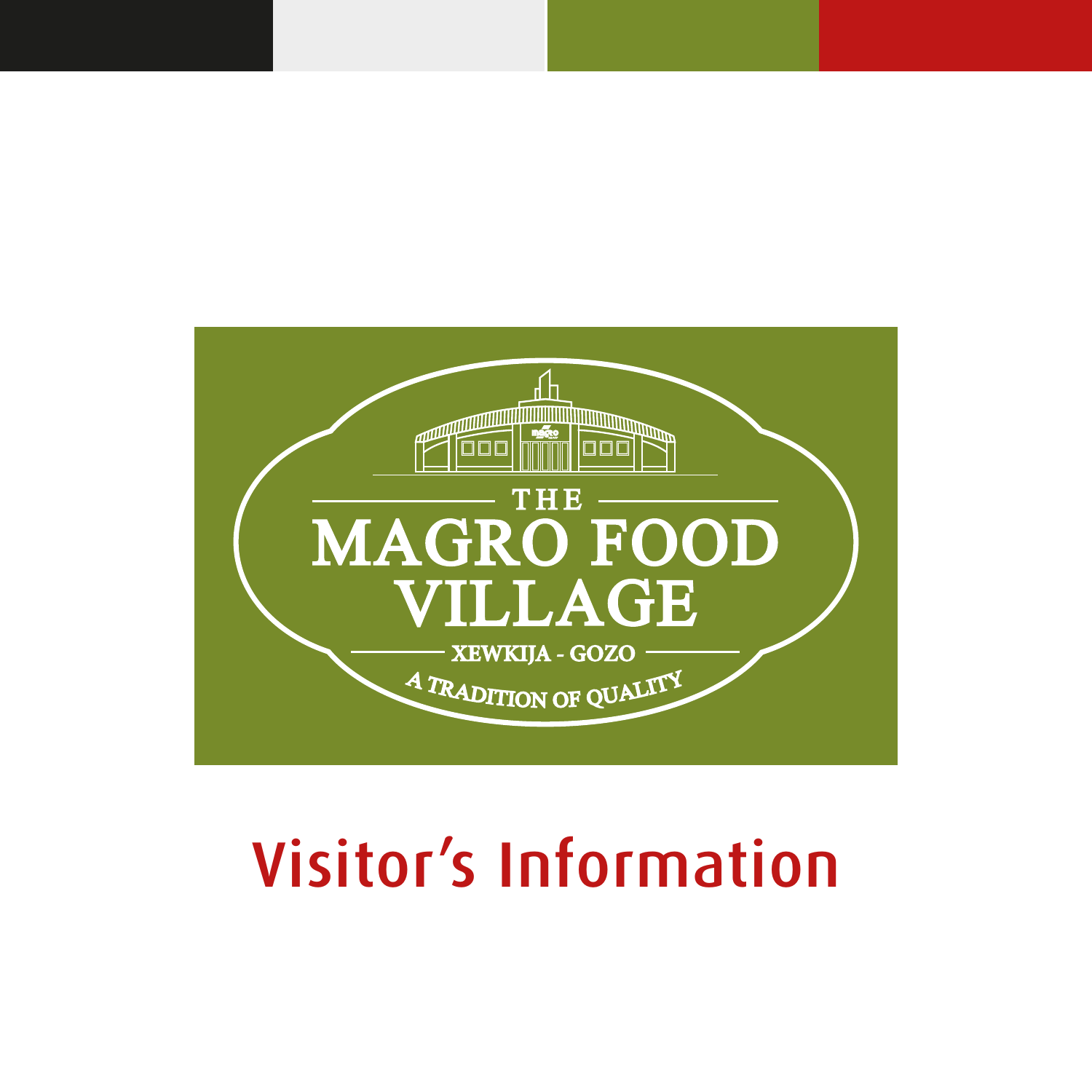## How to get to us...



#### From Mgarr Harbour follow the main road to Victoria, until you reach the main roundabout. Then follow the signs to The Magro Food Village.

All major Gozo Sightseeing buses stop 3 meters from the main entrance of the centre. A limited parking on site for 10 cars is situated in front of the main entrance. The main entrance is situated on the ground floor with step-free level access and the floor surface is tiled. Outside the entrance there is an area serviced with chairs, umbrellas & a beverage vending machine.

> Full details and information may be found on our websites: www.savina.com.mt or www.magro.com.mt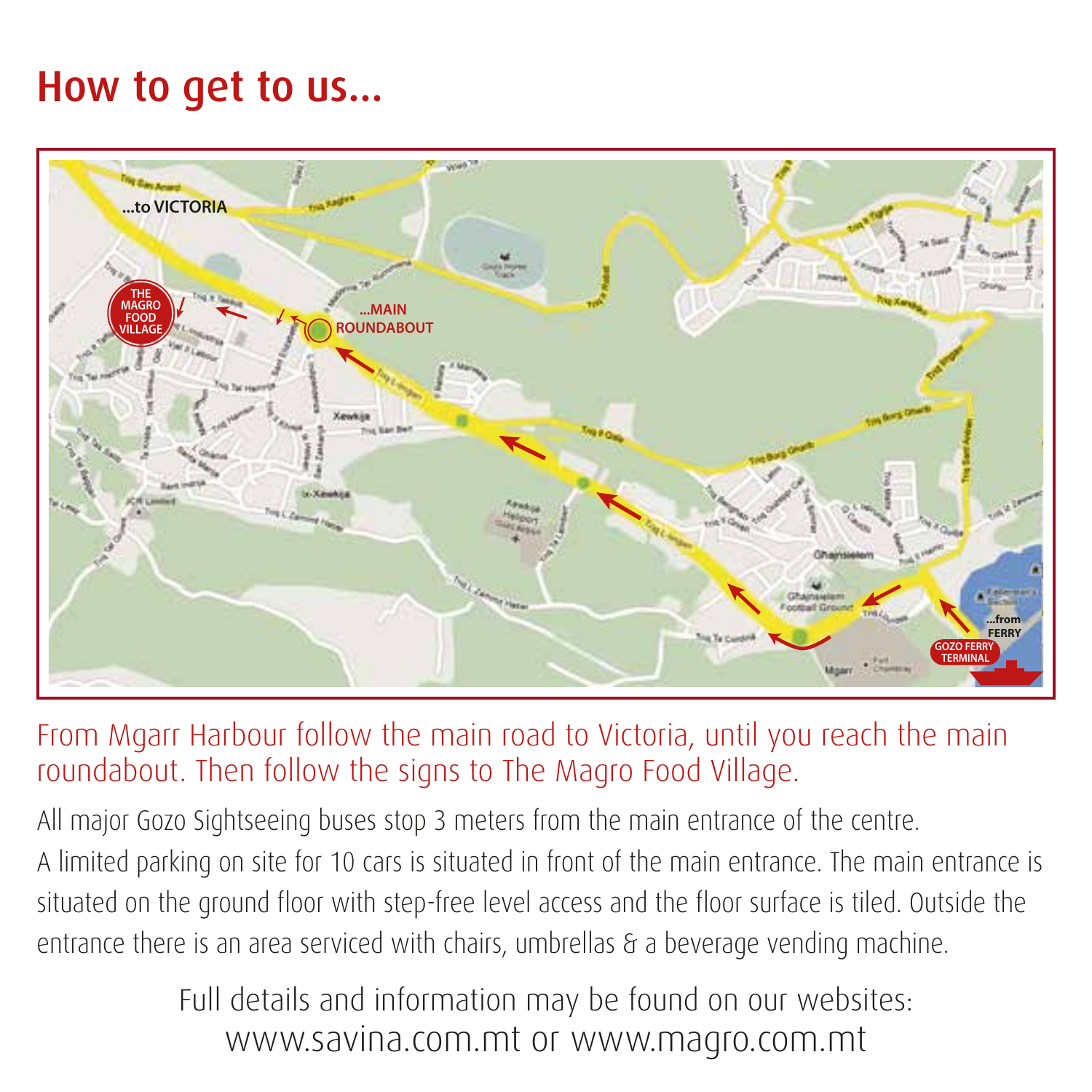#### Savina Creativity Centre Attractions... (Free entrance - Open Daily No Booking Required)

On arrival you may start the tour by viewing a short documentary (approx. 8 minutes) which portrays the beauty and rural experience of Gozo with magnificent aerial views of the island.

During the guided tour one can witness the making of artisan food products and our guides will explain in detail how our products are produced. This tour is a great learning experience and loads of fun with the possibility of sampling our delicacies just as they are made.

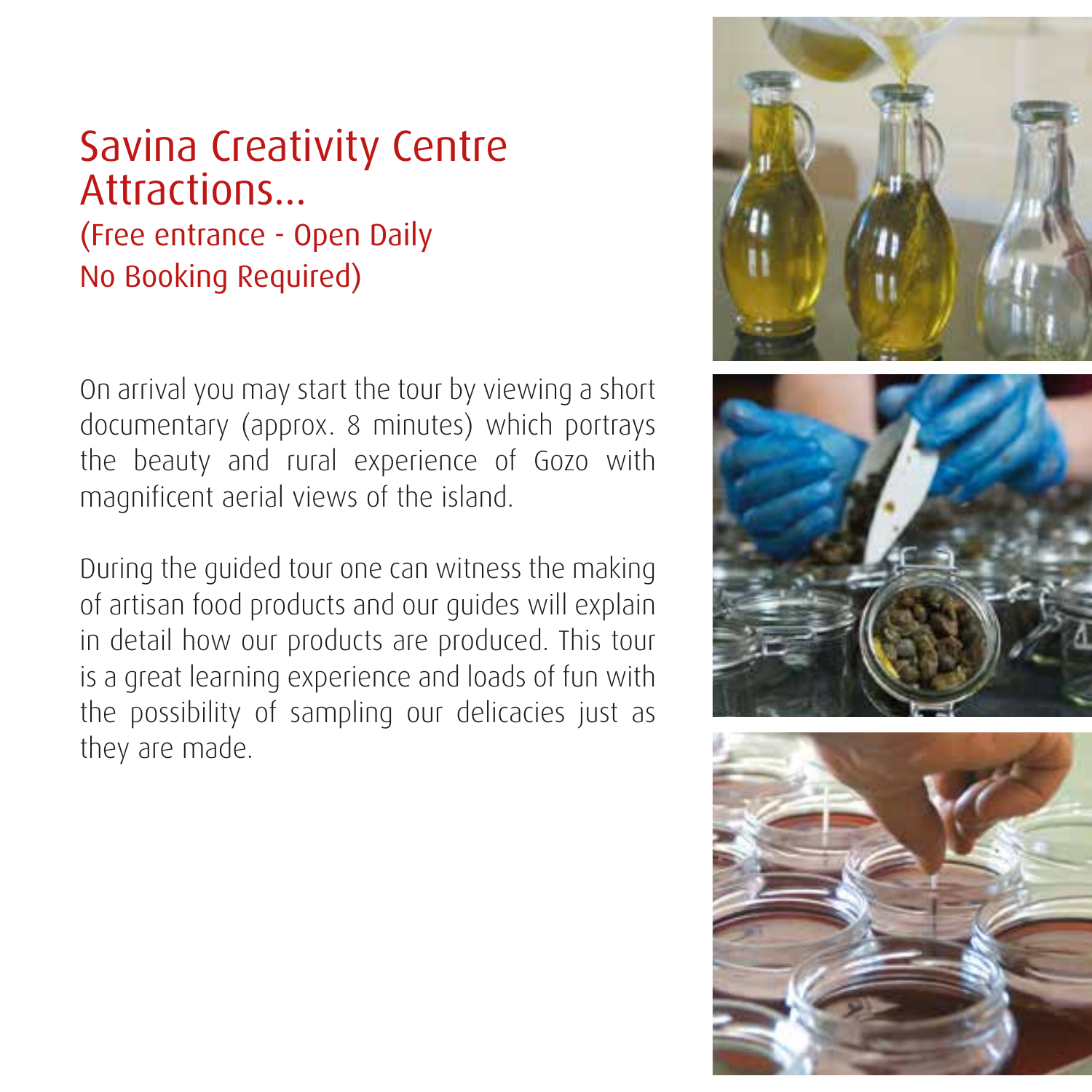## The Magro Food Village Attractions...

#### (Free entrance - Pre-Booking Required)

The Tomato Plant: when in season (July & August) the tomato plant will offer the possibility of viewing the processing of tomatoes – a sight to behold as "rivers" of tomatoes make their way into our great tasting pulp, juices, sauces or kunserva (tomato spread). During the other months you may view other production lines, such as baked beans, ketchup & sauces distributed to major European supermarket shelves. Come and see whether your favourite ketchup is produced in Gozo!

The Dairy Centre: is another interesting area featuring the production of traditional Gozo Cheeslets, fresh ricotta and dairy spreads. Our Gozitan Cheeselets are hand crafted the same way as has been done for generations in small local farms, albeit today we use more hygienic and pasteurization methods to ensure that our products reach the market in perfect conditions.

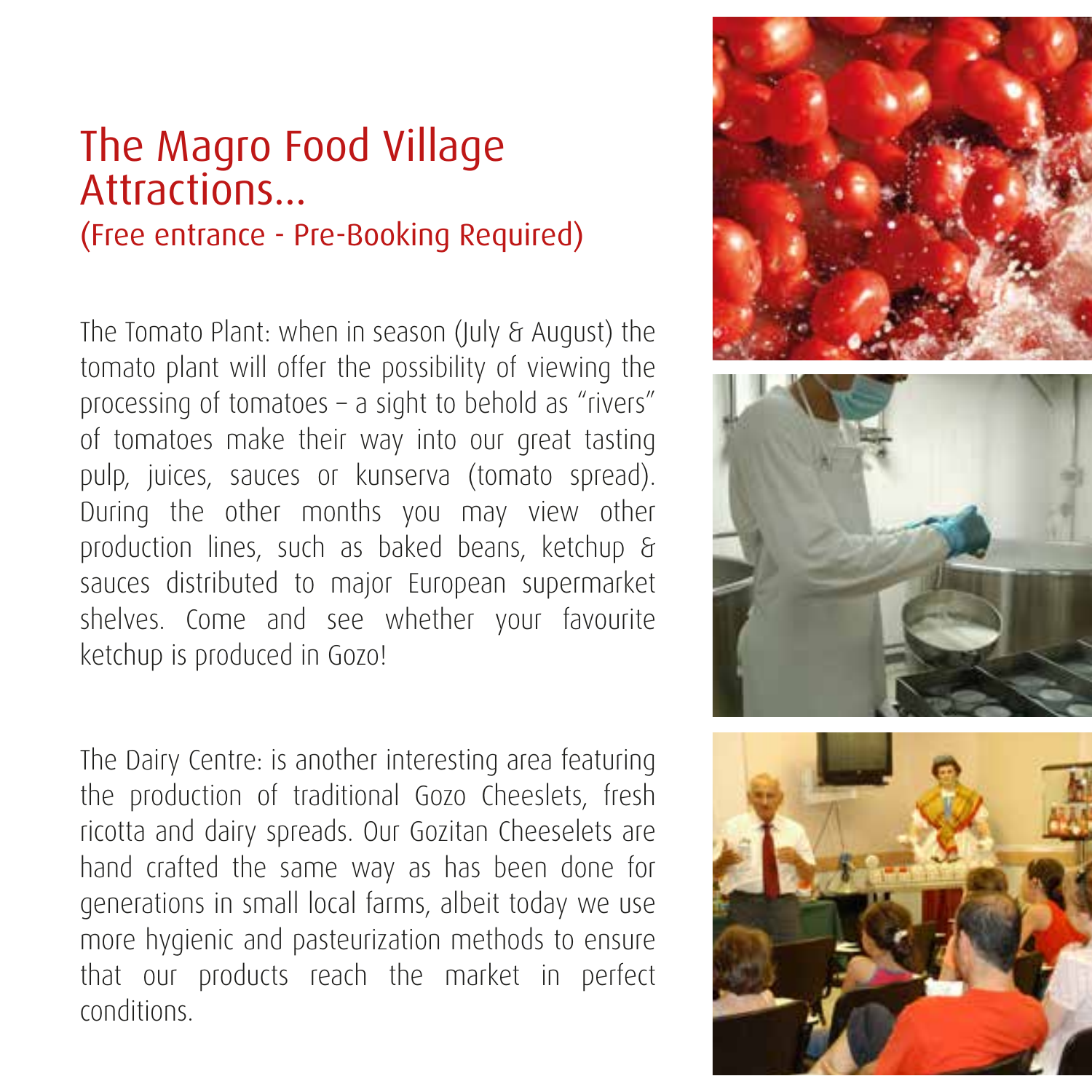#### The Magro Village Kitchen **Activities.**

(Subject to pre-booking & against payment)

Fully equipped kitchen for max of 12 participants

Demonstrations and preparations by leading chefs

Great for hands-on cooking experiences including the making your own Gozitan Cheeselets and ricotta

Information on Gozo's rural heritage and its benefits and explanations about the attributes of traditional agricultural crops such as tomatoes, olives, bees and honey.

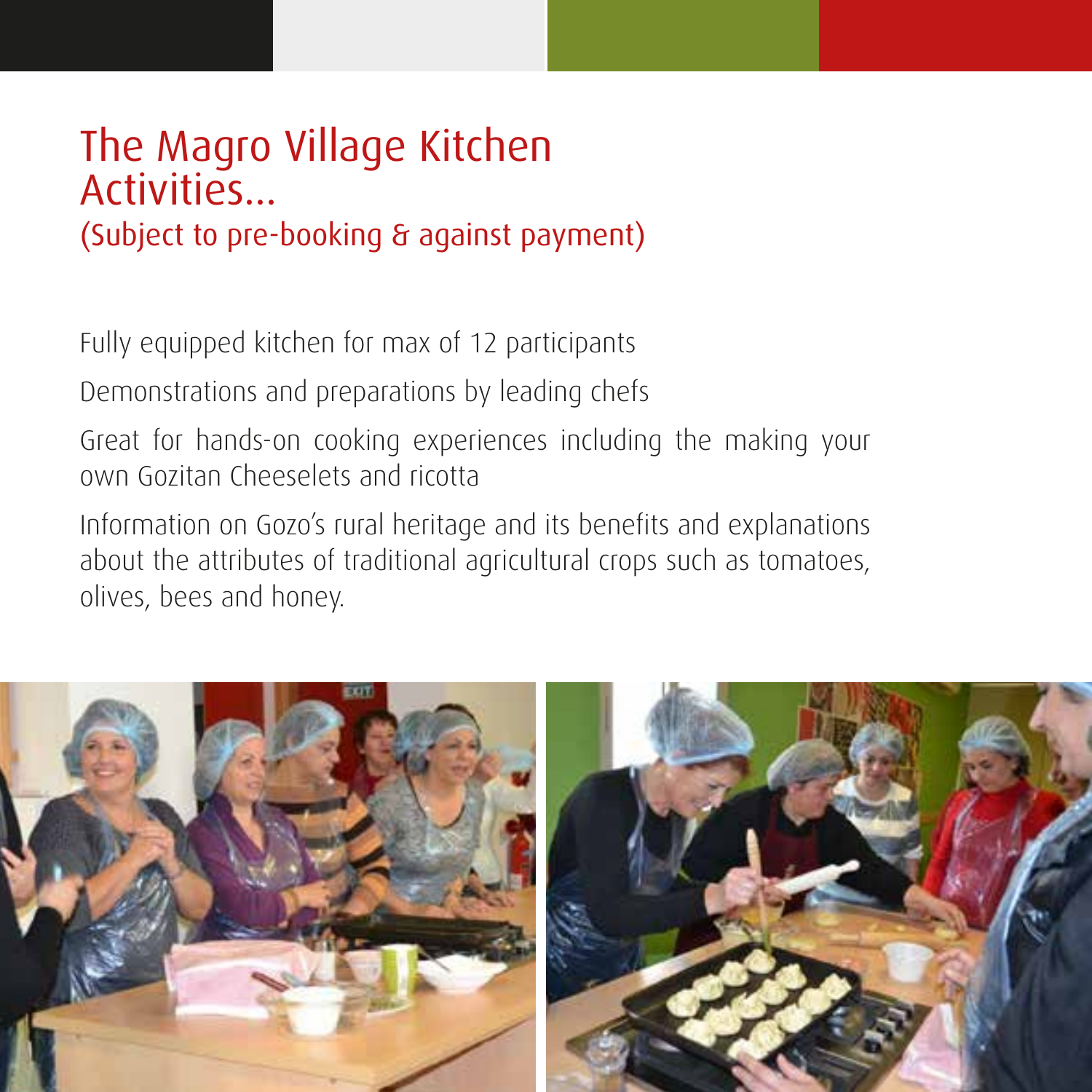#### The Magro Food Village Group Activities... (Subject to pre-booking & against payment)

Three animated milking cows & three ball throwing boards available Each group will be given a necessary props to carry out the competitions Timed turns will be given to each group to to create competitiveness Great for team building and group integration Gift tokens will be given to each participants Winning group will also take home a Hanini hamper of goodies

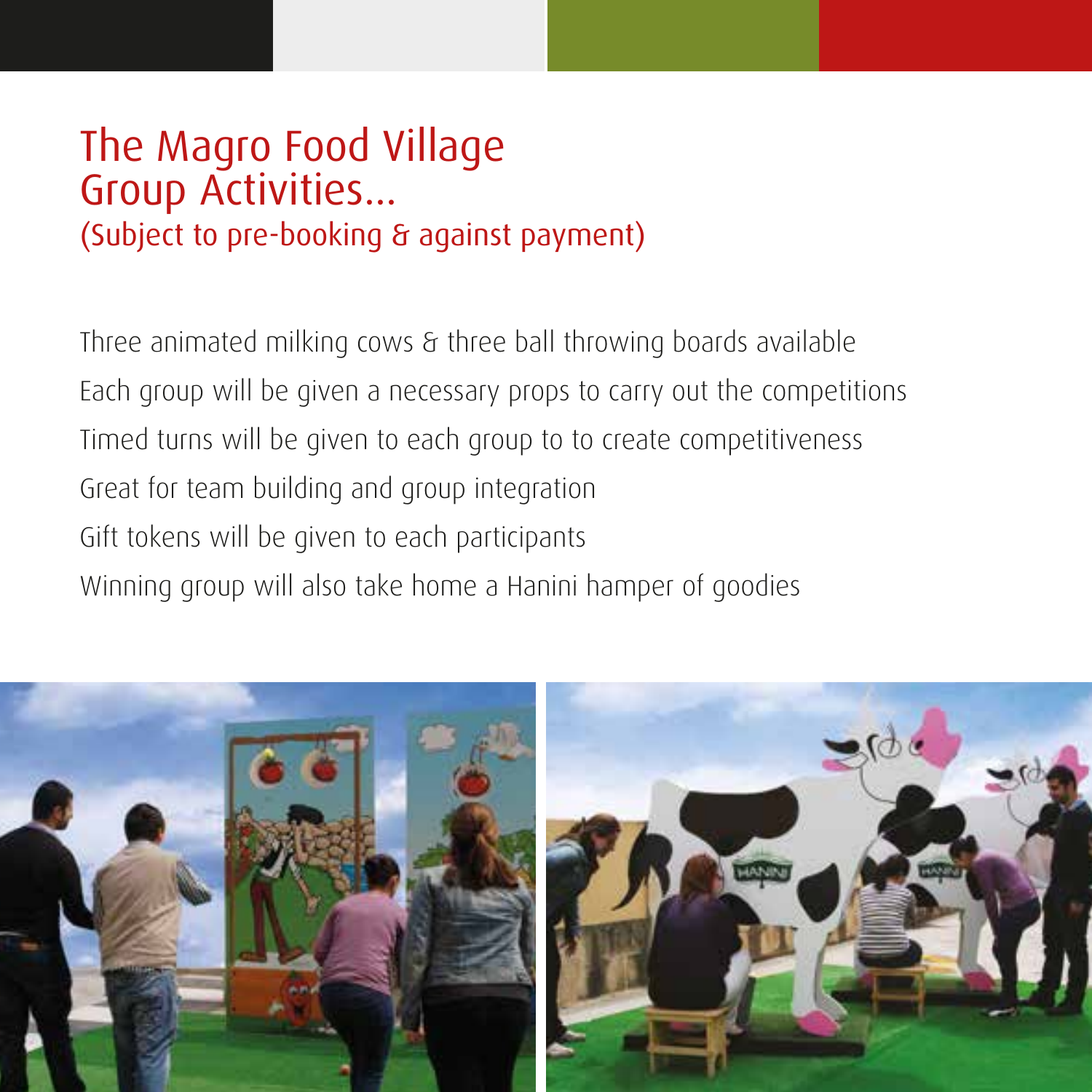### The Magro Food Village Accessibility...

#### (Most areas are accessible for wheelchair users)

| Entering Savina Outdoor Area - there is a low gradient       |                  |
|--------------------------------------------------------------|------------------|
| ramp from road to the entrance Gate                          | gate width 240cm |
| Main Entrance Door to Savina Creations Shop                  | width 140cm      |
| All visitors' areas in Savina Premises are set on one level. |                  |
| Entrance to Magro Brothers Offices - Ramp and lift available | width 120cm      |

Separate Toilets for Gents & Ladies + an extra Special Needs Toilet in the Savina area Floor – non slip ceramic tiles Stainless Steel rails near Sink & Toilet Nappy Changing Facilites also available

Dairy workshop: All areas in the dairy gourmet centre are set on one level.

Tomato plant: The viewing gallery of the tomato plant has limited wheelchair access. It is advisable to contact us for details and confirmation of this part of the tour if required. This part of the tour is not recommended for persons suffering from severe claustrophobia.

During the summer months, temperatures in the viewing gallery may be high - should you require assistance or futher information please contact one of our staff.